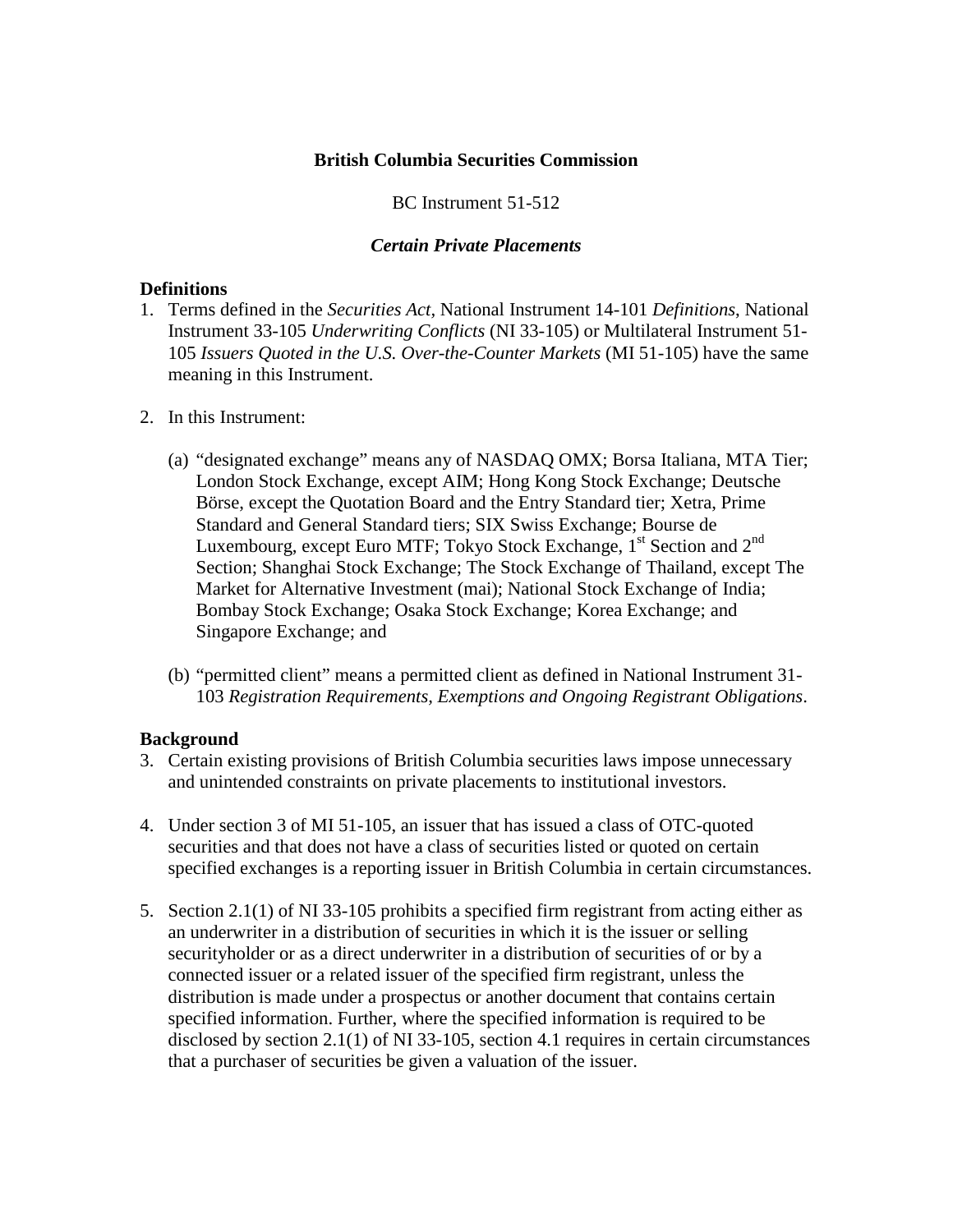6. The exemptions from MI 51-105 provided by BC Instrument 51-511 *Exemptions from Multilateral Instrument 51-105 Issuers Quoted in the U.S. Over-the-Counter Markets* do not fully address the unnecessary and unintended constraints.

### **Order under sections 48 and 76**

7. The Commission, considering that to do so would not be prejudicial to the public interest, orders under sections 48 and 76 of the Act that the provisions of MI 51-105 and NI 33-105 described below do not apply to the persons described below.

**Exemption from MI 51-105 for issuers who have securities listed on a designated exchange, whose only listed or quoted securities are non-convertible debt securities, or who distribute securities to permitted clients**

- 8. An OTC issuer is exempt from section 3 of MI 51-105 if it would otherwise apply only by reason of the OTC issuer carrying on promotional activities in or from British Columbia or distributing a security to a person in British Columbia (or both), provided that:
	- (a) the OTC issuer has securities listed on a designated exchange; or
	- (b) the OTC issuer does not have any class of securities listed on an exchange or quoted on a quotation and trade reporting system other than non-convertible debt securities; or
	- (c) all of the following apply:
		- (i) the distribution is exempt from the prospectus requirement;
		- (ii) the promotional activities in or from British Columbia are directed only at permitted clients; and
		- (iii) each person in British Columbia to which the OTC issuer distributes a security is a permitted client.

#### **Exemption from disclosure and valuation requirements in NI 33-105**

- 9. A person is exempt from sections 2.1(1) and 4.1 of NI 33-105 in connection with a distribution to which both of the following apply:
	- (a) the distribution is exempt from the prospectus requirement; and
	- (b) each person that purchases a security pursuant to the distribution is a permitted client.